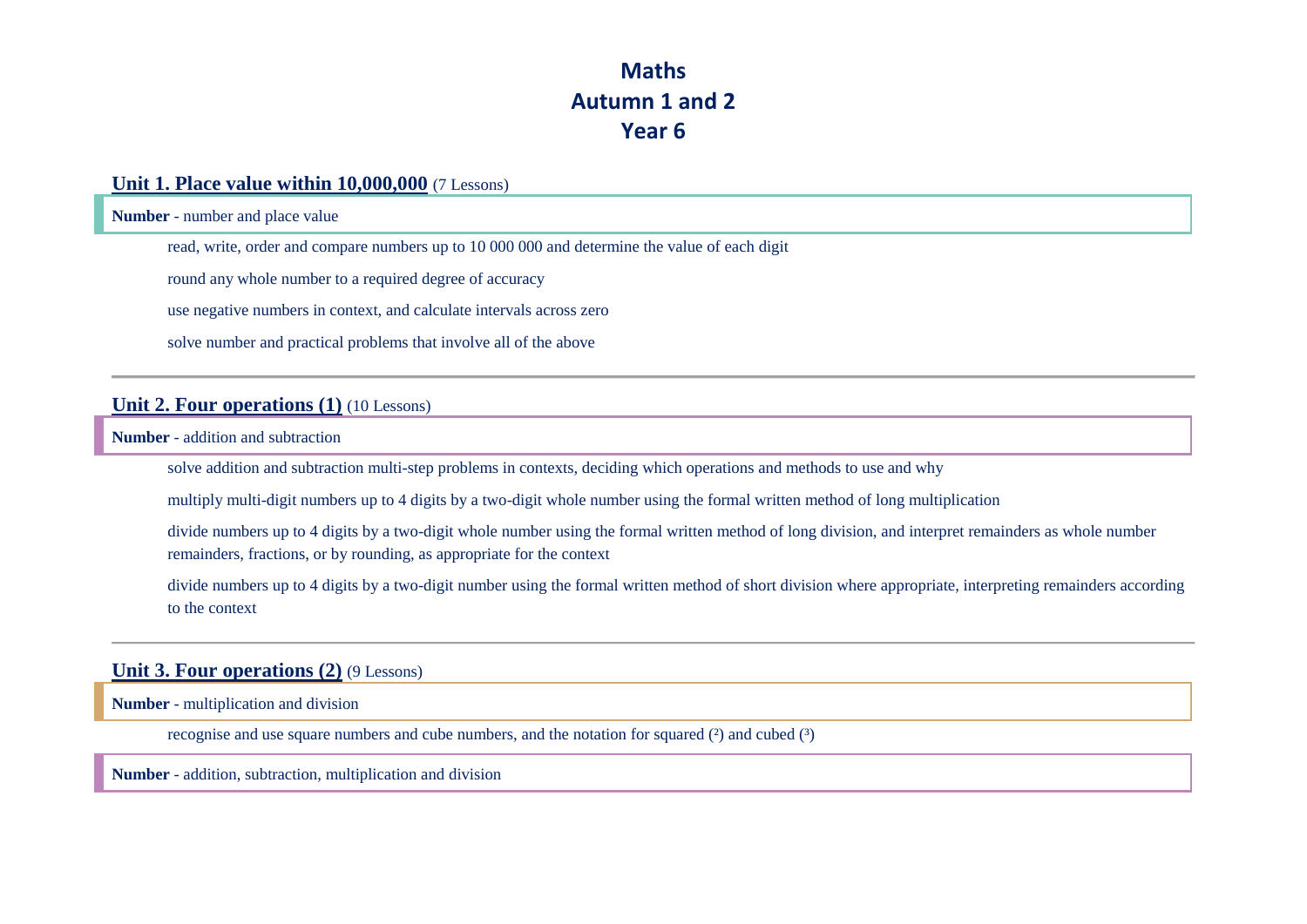## **Maths Autumn 1 and 2 Year 6**

perform mental calculations, including with mixed operations and large numbers

identify common factors, common multiples and prime numbers

use their knowledge of the order of operations to carry out calculations involving the four operations

solve problems involving addition, subtraction, multiplication and division

**Unit 4. Fractions (1)** (11 Lessons)

**Number** - fractions (including decimals and percentages)

use common factors to simplify fractions; use common multiples to express fractions in the same denomination

compare and order fractions, including fractions > 1

add and subtract fractions with different denominators and mixed numbers, using the concept of equivalent fractions

#### **Unit 5. Fractions (2)** (9 Lessons)

**Number** - addition, subtraction, multiplication and division

use their knowledge of the order of operations to carry out calculations involving the four operations

**Number** - fractions (including decimals and percentages)

add and subtract fractions with different denominators and mixed numbers, using the concept of equivalent fractions

multiply simple pairs of proper fractions, writing the answer in its simplest form [for example,  $1/4 \times 1/2 = 1/8$ ]

divide proper fractions by whole numbers [for example, $1/3 \div 2 = 1/6$  ].

use written division methods in cases where the answer has up to two decimal places